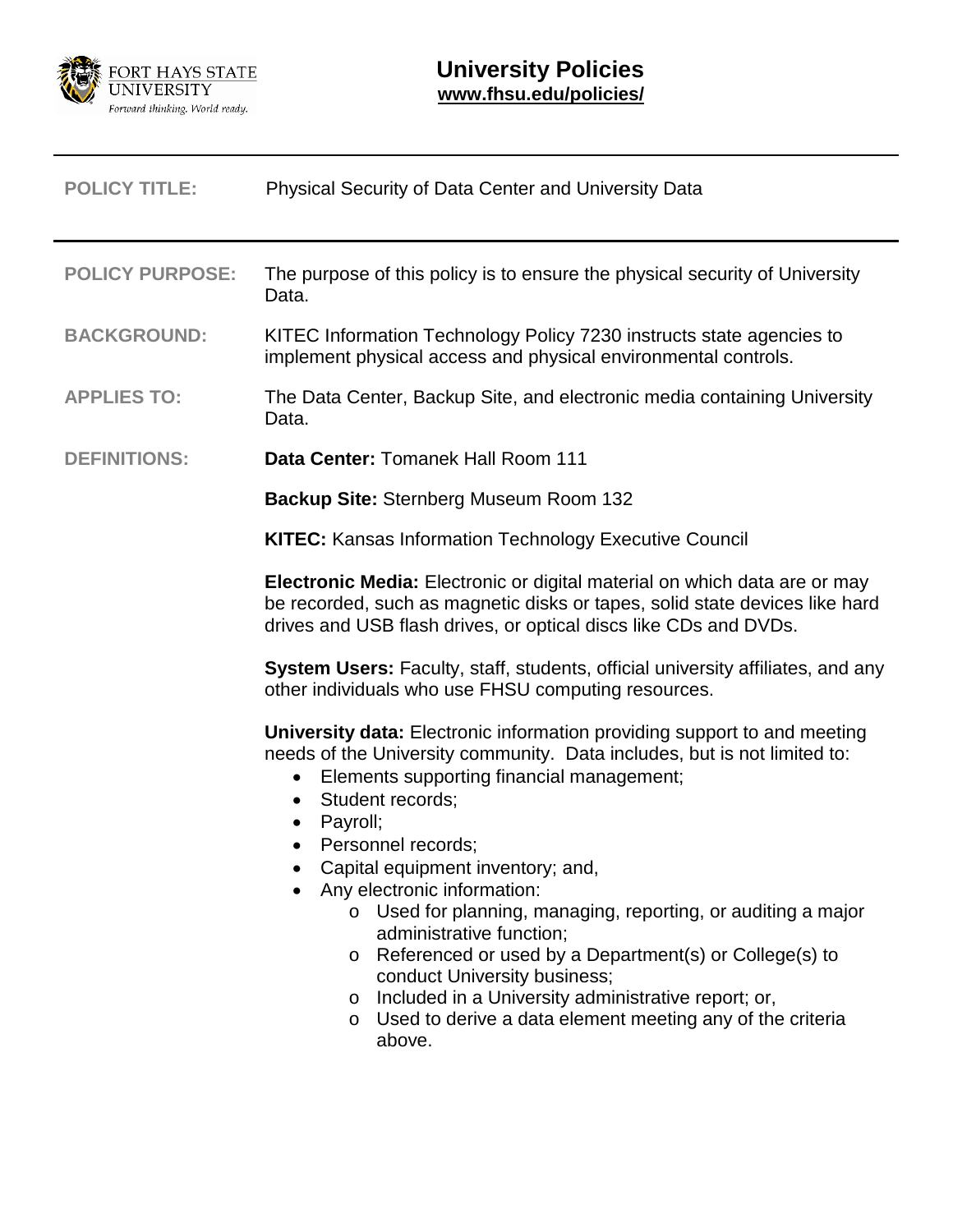### **CONTENTS:**

### **Contents**

**POLICY**

## STATEMENT: STATEMENT:

<span id="page-1-0"></span>Access to the Data Center, Backup Site, and electronic media containing University Data or backups will be restricted to authorized personnel only.

Authorized personnel will ensure appropriate safeguards when electronic media is transported outside of a controlled area, including when media is transported between the Data Center and Backup Site.

Devices containing electronic media, including laptops and USB drives, must be stored securely when unattended. Appropriate secure storage methods include storage in a locked private office, storage in a locked cabinet or closet, or similar. Devices must not be left unattended in an unlocked vehicle or other public location.

# Safeguards Specific to the Data Center and Backup Site

<span id="page-1-1"></span>The ISO or designee will maintain a list of all authorized personnel with physical access to the Data Center and Backup Site. This list will be reviewed and updated annually, or as user access privileges change.

Authorized users are required to authenticate themselves prior to entry to the Data Center or Backup Site.

All visitors to the Data Center must be escorted by authorized personnel at all times.

All visitor access must be logged.

The Data Center will implement physical environmental controls that mitigate or prevent damage from water, fire, temperature, and humidity.

Sufficient power protection will be available for critical information systems to perform an orderly shutdown.

Procedures and standards for the above statements are listed in the Physical Security of Data Center and University Data Procedure.

**EXCLUSIONS OR SPECIAL CIRCUMSTANCES:**

**RELATED DOCUMENTS:**

### **Policies:**

Acceptable Use Policy